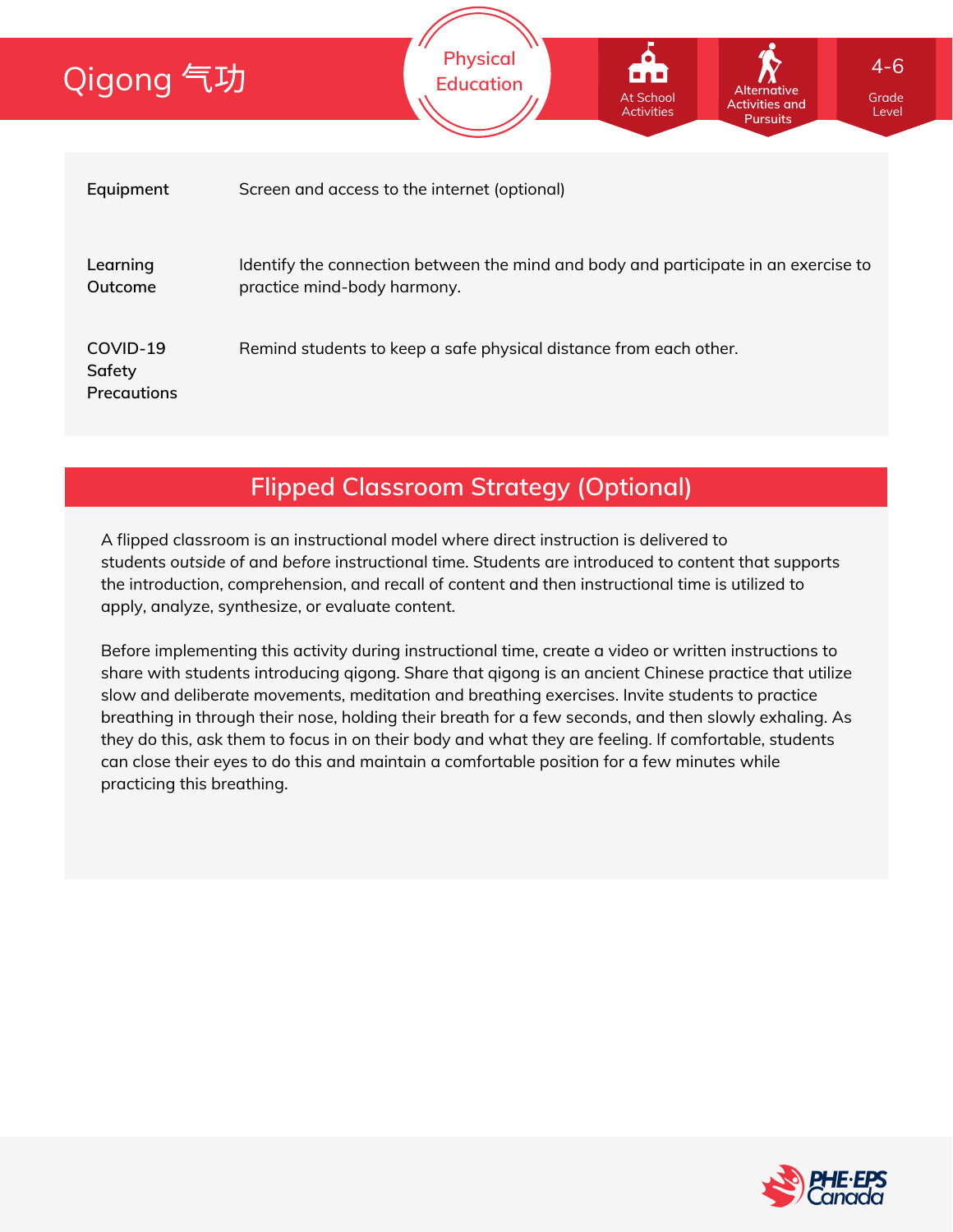# Qigong 气功

# **Activity Description**

**Note:** The relationship between qigong and physical activity is somewhat problematic. The term physical activity is not a traditional or historical Chinese concept. Quigong is a type of meditative practice that involves more mental activities. It is important to approach this activity with sensitivity and respect. Be sure to share with students that qigong is intended to support overall health and well-being.

Introduce qigong (pronounced CHEE-gung) to students, sharing that it is an ancient Chinese practice that utilizes slow and deliberate movements, meditation and breathing exercises. If utilizing a flipped classroom strategy, discuss with students how they felt when practicing their breathing in advance of the activity. If not utilizing a flipped classroom, invite students to practice breathing in through their nose, holding their breath for a few seconds, and then slowly exhaling. As they do this, ask them to focus in on their body and what they are feeling.

Share the following main concepts with students:

- Qi 气 is the vital energy flow for life
- Gong 功 is the effort and discipline it takes to practice
- Dantian 丹田 is where the vital energy is reserved in the body located four fingers below the navel

Find a quiet, calm space and invite students to spread out at a safe distance from each other. Practice the qigong exercise below or play one of the videos below for students to follow.

#### *Sample Qigong Exercise – Natural Qigong*

For a demonstration, please see the steps and figure below or click [here](https://youtu.be/mN-6soeNowY).

- 1. Preparation: Facing south (for more yang qi), stand/sit/lie down with shoulder's apart, bending knees, chest and chin in slightly, closing teeth, and tongue against hard palate.
- 2. Adjustments:
	- Adjust body: move and relax head, shoulders, arms, trunk, knees, and feet a.
	- b. Adjust breath: inhale and exhale slowly and deeply
	- Adjust mind: focus on your breathing c.
- 3. Collecting qi (close eyes if feeling comfortable; breath follows natural movements):
	- Palms face south (front); a.
	- b. Collect good qi back for 6, 12, 18, or 24 times;
	- Hold an imaginary ball in front of navel and pour qi from the palms into dantian (i.e., central c. middle abdomen);
- Closure: Dry-wash hands while walking around quietly for a few seconds. 4.



Grade Level

**Alternative Activities and Pursuits**

At School Activities

4-6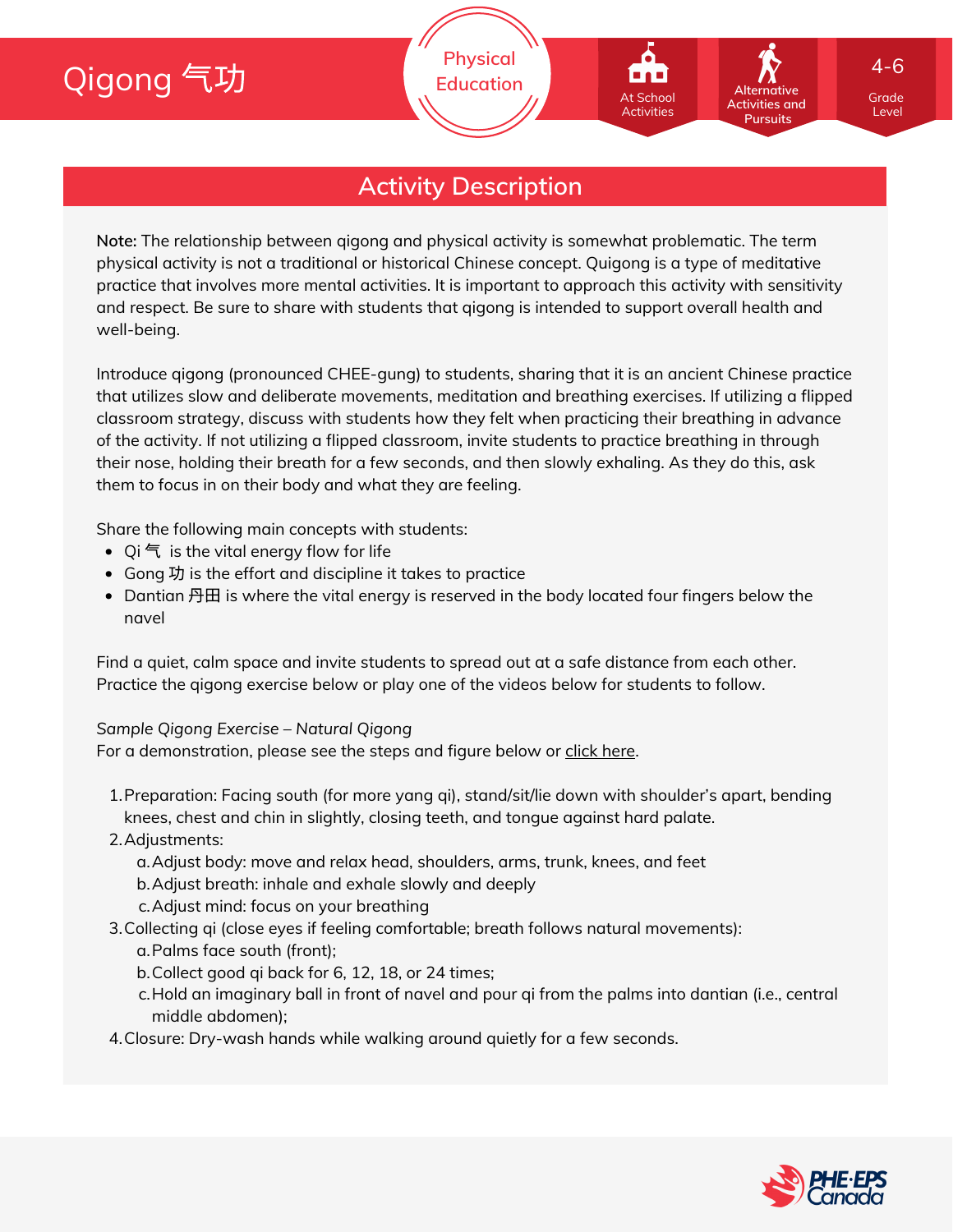

### **Activity Description**



Other Qigong videos:

Wu Qin Xi – Five [Animals](https://www.youtube.com/watch?v=SyZIsaxTW0Y) Qigong 5 [Element](https://www.youtube.com/watch?v=_kGf2qIKDyg) Qi Gong Eight Pieces of [Brocade](https://www.youtube.com/watch?v=445Fz8AQvX8) / Ba Duan Jin / 八段锦 Qigong

# **Physical Education Competencies**



#### **MOVE**

**Develop psychomotor skills, tactics, and strategies that facilitate a variety of physical activities across diverse environments.**



#### **THINK**

**Develop cognitive skills and strategies for a variety of movement contexts that facilitate critical thinking, decision making, and problem solving.**



#### **FEEL**

**Develop affective skills and strategies that facilitate healthy and safe relationships with themselves, with others, and with their environment.**



#### **ACT**

**Practice behaviour skills and strategies that facilitate movement competence and confidence.**



### **Reflection Questions**

Reflection is important to support learning during physical education. Consider asking students the reflection questions below and discuss the answers together.

- *How did your mind feel while you participated in the activity? Body?*
- *When could you use these types of calming exercises?*